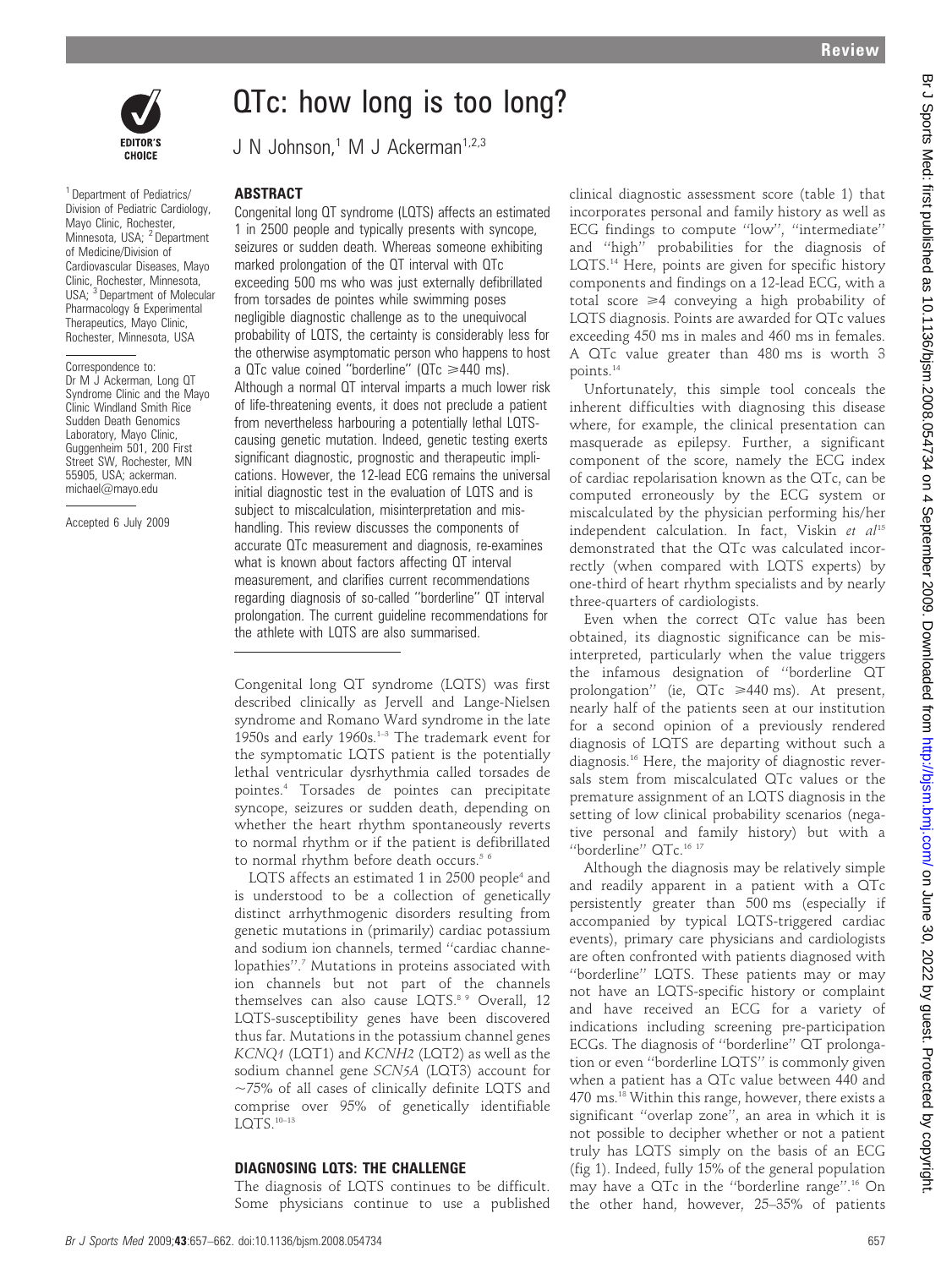|        | <b>Table 1</b> LQTS Clinical Probability Score (Schwartz |
|--------|----------------------------------------------------------|
| Score) |                                                          |

| <b>Finding</b>                                                                    | <b>Points</b> |  |
|-----------------------------------------------------------------------------------|---------------|--|
| History                                                                           |               |  |
| Clinical history of syncope*                                                      |               |  |
| Without stress                                                                    | 1             |  |
| With stress                                                                       | 2             |  |
| Congenital deafness                                                               | 0.5           |  |
| Family history of long QT syndromet                                               | 1             |  |
| Unexplained sudden death in a 1st degree family<br>member $\leq$ age 30 $\dagger$ | 0.5           |  |
| ECG                                                                               |               |  |
| Corrected QT interval (QTc by Bazett's formula)                                   |               |  |
| 450 ms (in males)                                                                 | 1             |  |
| $460 - 470$ ms                                                                    | 2             |  |
| $\geq 480$ ms                                                                     | 3             |  |
| Torsade de pointes*                                                               | 2             |  |
| T-wave alternans                                                                  | 1             |  |
| $\geq 3$ leads with notched T waves                                               |               |  |
| Bradycardia $\left($ < 2nd centile for age)                                       | 0.5           |  |

Adapted from Schwartz et  $al<sup>14</sup>$  with permission from the American Heart Association, copyright 1993.

 $\leq 1$  = low probability; 1< score <4 = intermediate probability;  $\geq 4$  = high probability.

\*Syncope and torsade de pointes are mutually exclusive. {Cannot count the same family member for both criteria.

harbouring an LQTS-causing mutation have a  $QTc < 440$  ms and have been termed "silent carriers" or "concealed LQTS".<sup>19-21</sup> From this significant overlap, it is easy to appreciate why LQTS can be both overdiagnosed and underdiagnosed.

# MEASUREMENT OF QTC: PITFALLS AND POINTERS

As mentioned above, central to the assessment of a 12-lead ECG is the ability to accurately measure the QTc. Computer-derived measurements are fraught with errors, particularly in patients with complex T-wave and U-wave arrangements.<sup>16 22</sup> As such, physicians-in-training should be taught that the computer's



Figure 1 Distribution of QTc values for patients with and without long QT syndrome (LQTS). The ''borderline'' QTc level of 440 ms is shown with a solid line. Note the significant overlap between ''normal'' and QTc values of mutation-positive patients from Mayo's LQTS Clinic. Also note that the average QTc value in normal postpubertal females is on average 10 ms longer than that of normal postpubertal males. Modified from Taggart et al<sup>16</sup> with permission from the American Heart Association, copyright 2007.

QTc cannot be relied upon when a diagnosis of LQTS is in question and, must be verified manually. Complicating this recommendation, however, is the sobering observation from Viskin et al<sup>15</sup> on the ability of cardiologists to accurately conduct this independent verification.

The QT interval is defined as the time duration between the onset of the QRS complex and the end of the T wave as it returns to baseline (fig 2), ideally measured using either lead II or lead V5 of the 12-lead ECG. There are no standards for interpreting prolonged QT intervals from Holter or 24/48 h ambulatory monitoring records; the ''normal'' QTc distribution at 2:30 am, for example, is not known, and thus QTc assessment by ambulatory monitoring is not recommended at present to invoke a diagnosis of LQTS.16 Regarding the 12-lead ECG, ''normal'' QTc values are generally considered to be between 350 and 440 ms,<sup>18 23</sup> but, as will be discussed in the next section, this consideration of  $QTc > 440$  ms as indicative of "borderline QT prolongation'' has probably been responsible for the greatest number of premature LQTS diagnostic renderings than the intrinsic fragility in the computation of the QTc in the first place.

Numerous methodologies for correcting QT intervals for heart rate have been proposed.<sup>24-26</sup> but the most universally utilised method is that described by Bazett in 1920.<sup>27</sup> Bazett calculated the QTc as the QT interval divided by the square root of the preceding RR interval. At normal heart rates, this formula is clinically useful, but begins to underestimate and overestimate the duration of cardiac repolarisation at extreme low and high heart rates, respectively.<sup>17</sup> In the presence of sinus arrhythmia, the interpreting physician should calculate an average QTc from analysis of the entire 12-lead ECG rhythm strip.<sup>28</sup> Although Martin et  $a^{29}$  have proposed an alternative method in which the interpreter would apply Bazett's formula to the QT interval following the shortest available RR interval, this is strongly discouraged as it will result in a marked inflation/overestimation of the QTc and lead to overdiagnosis. In contrast, using only the longest RR interval may underestimate the repolarisation index.

The U wave is a common ECG finding, especially among adolescents, that is often a source of consternation for physicians reading ECGs. Most LQTS specialists recommend that a U wave distinctly separate from and much smaller than the preceding T wave must be excluded from the QT interval measurement.23 Inclusion of such U waves can easily ''inflate''



Figure 2 A diagrammatic representation of two cardiac cycles as recorded on an ECG. The RR and QT intervals are identified, along with a typical U wave that should not be included in the QTc calculation.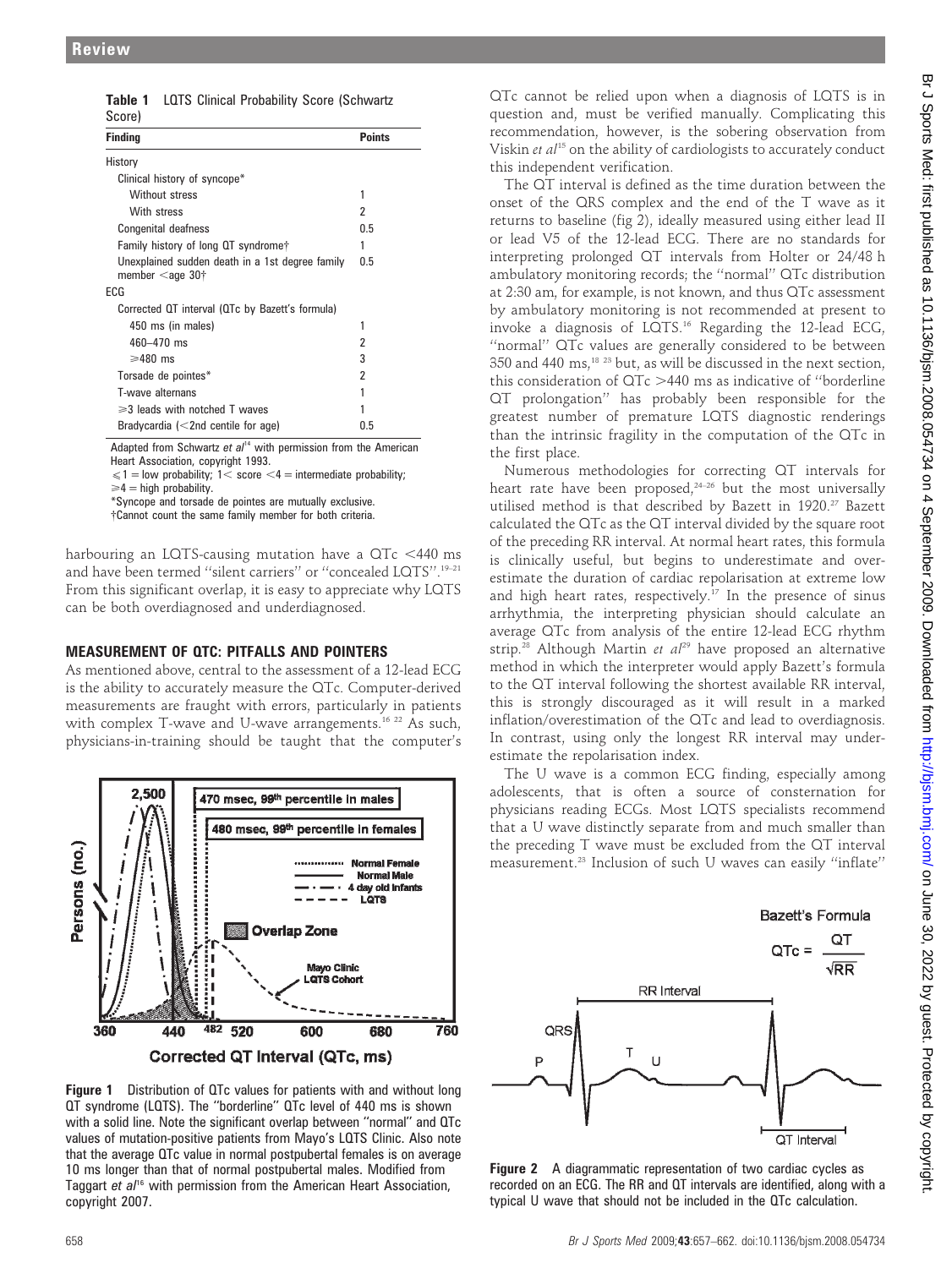the QTc by 80–200 ms and unnecessarily precipitate a diagnosis of LOTS $16$ 

To avoid mistakes in measurement of atypical T waves, many specialists recommend a method where the end of the T wave is considered to be the intersection of the tangent to the steepest slope of the last limb of the T wave and the baseline (fig 3).<sup>22 30</sup> This ''teach-the-tangent'', or as we refer to it ''avoid-the-tail'' method, was taught to a cohort of 151 medical students, who achieved higher accuracy of diagnosis (77%) than previously described cohorts of non-cardiologists (21%), cardiologists (22%) and even electrophysiologists  $(62\%)$ .<sup>15 22</sup> Importantly, the accuracy of diagnosis was 96% for cardiologists specialising in LQTS.15 22

Finally, one must keep in mind that the QTc is not the only finding available on the 12-lead ECG. Specific T-wave and STsegment findings can give clues to the astute clinician as to the presence of pathological disease, particularly the presence of Twave alternans or diffuse  $T$ -wave notching (fig 4).<sup>31</sup> As such, the ECG must be examined critically for not only the length of the QT interval but also the look of the T-wave and T/U-wave morphologies.

#### **CONFOUNDERS**

The QT interval is a fluid measurement that is influenced by the physiological and metabolic state of the patient at the time of the ECG. Owing to multiple variables interacting at any given time, patients may have different QT intervals during subsequent ECG examinations. The full extent of personal variability of the QT interval is currently unknown. For these reasons, use of specific QT interval cut-off values must be interpreted in the context of specific clinical information. For example, among the diagnostic reversals that we have encountered to date, 10% involved patients who had been referred after presenting to an emergency department with an episode of presyncope or syncope (typically vasovagal in description) where their first ever ECG demonstrated a ''borderline'' QT interval.

In addition, structural heart disease can play a significant role in altering the QT interval.<sup>18</sup> Obtaining an exact measurement is particularly difficult in patients with left or right bundle branch block, found commonly in patients with a surgical history of congenital heart disease.<sup>32</sup> Left ventricular hypertrophy may prolong the QT interval in the absence of known ion channel disease.33 The presence of infarction or ischaemia in adults may also prolong the QT interval independently.<sup>34</sup> Electrolyte abnormalities such as hypokalaemia, hypomagnesaemia and hypocalcaemia can lengthen the QT interval, whereas hypercalcaemia may

#### "Teach The Tangent"



Figure 3 A repeat diagrammatic representation of two cardiac cycles as recorded on an ECG, with demonstration of the ''teach-the-tangent'' method of QTc measurement as described by Postema et al.<sup>22</sup>





Figure 4 An ECG rhythm strip demonstrating significant macroscopic T-wave alternans. Note the alternating T-wave morphology and vector.

shorten the QT interval.35 Prolonged QT intervals have been found in patients with diabetic ketoacidosis and are associated with the level of ketosis, even in the absence of electrolyte abnormalities.<sup>36</sup> Patients with anorexia nervosa have longer QT intervals than controls with normal body weight.37 Finally, the QTc of normal subjects has been shown to demonstrate diurnal variation (longer during sleep and during REM sleep in particular),<sup>38 39</sup> and the QTc in otherwise healthy men is significantly longer in winter months than summer months.<sup>40</sup>

Numerous drugs have been well documented to prolong the QT interval as an unwanted side effect.<sup>41</sup> The presence of these drugs must be ruled out during the workup for LQTS, and they should be avoided as a rule when a diagnosis of LQTS is considered. An up-to-date list of these drugs is available at http://www.qtdrugs.org.

## QT INTERVALS IN ATHLETES

The prevalence of QT interval prolongation in asymptomatic elite athletes was recently reported as 0.4%, or 1 in 286 patients.30 Of the positive patients in this study, only the three with QT intervals over 500 ms had either a positive provocation test or positive genetic test, and were thus excluded from participating in their sport. Four other patients with QTc values between 460 and 500 ms were studied further, but not disqualified from their sport because of negative family histories and negative provocative testing. A 2006 publication on the Italian pre-participation screening programme reported disqualification of 2% of all athletes on the basis of screening, with only five athletes out of 42 386 ultimately diagnosed with LQTS.42 The majority of disqualifications in the Italian cohort were for cardiomyopathy, hypertension, valvular disease and non-LQTS rhythm abnormalities.<sup>42</sup> In each of these studies, the European guideline cut-off values for diagnosing prolonged QT were used: 440 ms for males and 460 ms for females.<sup>43</sup>

The 36th Bethesda Conference guidelines were published in 2005 and established recommendations for athletic activity restrictions in patients with LQTS.44 A near-all-encompassing competitive sports disqualification was advised for any patient with a history of out-of-hospital cardiac arrest or LQTS-related syncopal episode, regardless of underlying genotype or QTc. For asymptomatic patients, a QTc of  $\geq$ 470 ms in males or  $\geq$ 480 ms in females was the recommended limitation to only class IA sports of billiards, bowling, cricket, curling, golf and riflery, with further liberalisation possible if the asymptomatic patient had the LQT3 genotype. A loosening of the competitive sports disqualifications was deemed reasonable for asymptomatic genotype-positive LQTS patients with QTc values in the overlapping/borderline range, except for competitive swimming in athletes with concealed LQT1.44

The European Society of Cardiology (ESC) in 2006 also published a set of athletic activity guidelines for patients with LQTS.45 Patients were recommended to be completely restricted from participating in competitive sports if they were symptomatic, had a prolonged QT interval (over 440–470 ms in men, over 460–480 ms in women), or were carriers of a known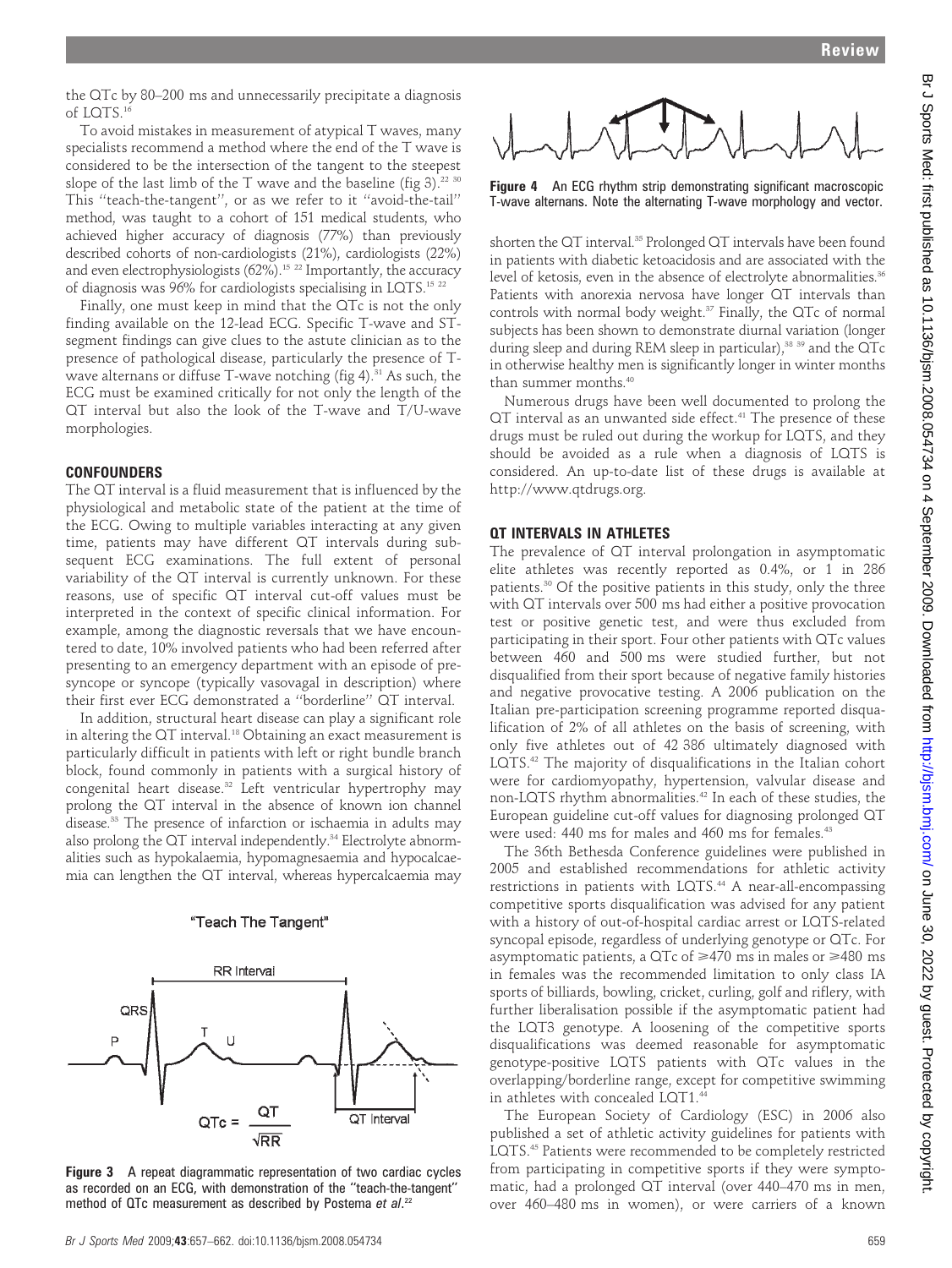genetic mutation (regardless of their QTc). Patients considered at low risk of sudden death were allowed to participate in light to moderate leisure activity. Any sports involving sudden bursts of activity or genotype-specific triggers were absolutely contraindicated in patients with LQTS. Again, in contrast with the Bethesda guidelines, the recommendation for competitive sports restriction was unchanged for genotype-positive patients with normal or borderline QT values.45

As is evident, there are profound implications of hosting QTc values that are awarded 1, 2 or 3 points in the LQTS diagnostic score card and consequently convey ''intermediate'' probability for LQTS (table 1). However, what truly is the predictive utility of say a QTc of 450 ms in an otherwise healthy man or a QTc of 470 ms, or dare we say, 480 ms or even 490 ms, in a healthy woman? As we shall see, clinical context and pretest probability mean everything.

#### HOW LONG IS TOO LONG?

As seen in fig 1, there is substantial overlap in the distribution of QTc between otherwise healthy subjects and patients with genetically confirmed LQTS. Among patients seen with genetically proven LQTS at the Mayo Clinic, the mean (SD) QTc is 482 (50) ms and, at present, ranges from 365 ms as the lowest value in a patient with genetically definite LQT1 to a high of 800 ms. Consistent with the published literature, 40% of our genotyped LQTS population exhibit  $QTc$  values  $<460$  ms. However, this prevalence of concealed or normal QT interval-LQTS must be juxtaposed carefully with the normal distribution of QTc values, including the prevalence of normal people who simply exhibit ''upper limit of normal'' QTc values. In other words, there are a lot more normal people with high normal, upper limit of normal, borderline QT prolongation than there are people with a 1 in 2500 condition known as LQTS where half of them have a  $QTc$  <480 ms. This important

subtlety appears to have been overlooked given the current mini-epidemic of overdiagnosed LQTS.16 In fact, when the original LQTS diagnostic criteria were published in 1985, a diagnostic cut-off QTc value of 440 ms was used, regardless of patient age or gender.<sup>46</sup> The criteria were updated in 1993 to now award 1 point to a male with a QTc of 450 ms and 2 points to both males and females when a QTc of 460 ms is reached.14 This gender differentiation was added after adult women were found to have longer QTc values than men by  $\sim$ 10 ms.<sup>47</sup> Nevertheless, any person with a  $QTc \ge 460$  ms receives 2 points in the LQTS diagnostic score card, which is translated as ''intermediate probability'' for LQTS. As we will see, this clinical assignment of ''intermediate probability'' is only valid if one accepts a 2% chance of LQTS as indicative of ''intermediate probability''.

Several recent reviews have proposed an ''upper limit'' of 460 ms in patients  $<$ 15 years of age, 470 ms for adult females, and 450 ms for adult males.17 23 In this algorithm, any QTc value within 20 ms of these designated upper limits is considered ''borderline''.23 Consequently, an adult male with a QTc of 431 ms is considered by these criteria to exhibit ''borderline'' QT prolongation. Others have proposed that any patient with a QTc between 440 and 470 ms be labelled ''borderline.''18 A 2005 European protocol proposed the use of a QTc value greater than 440 ms in males and 460 ms in females as a definition of a "prolonged" QTc.<sup>30 43</sup> Even the latest 2009 AHA/ACCF/HRS Recommendations for the Standardization and Interpretation of the Electrocardiogram states that a  $QTc \geq 450$  ms (males) and  $\geq 460$  ms (females) "be considered a prolonged QT interval''.48

With respect to ''borderline'', although the literature cites the ''normal range'' as being 350–440 ms, it is often not recognised that 10–20% of otherwise healthy postpubertal individuals have QTc values beyond this so-called ''normal range'' (fig 1). In



Figure 5 Effect of clinical setting on the relative probability of having long QT syndrome (LQTS). Note the relatively low predictive value of a QTc .440 ms in any asymptomatic patient compared with the patient with personal symptoms or a family history suggestive of LQTS. TdP, torsades de pointes.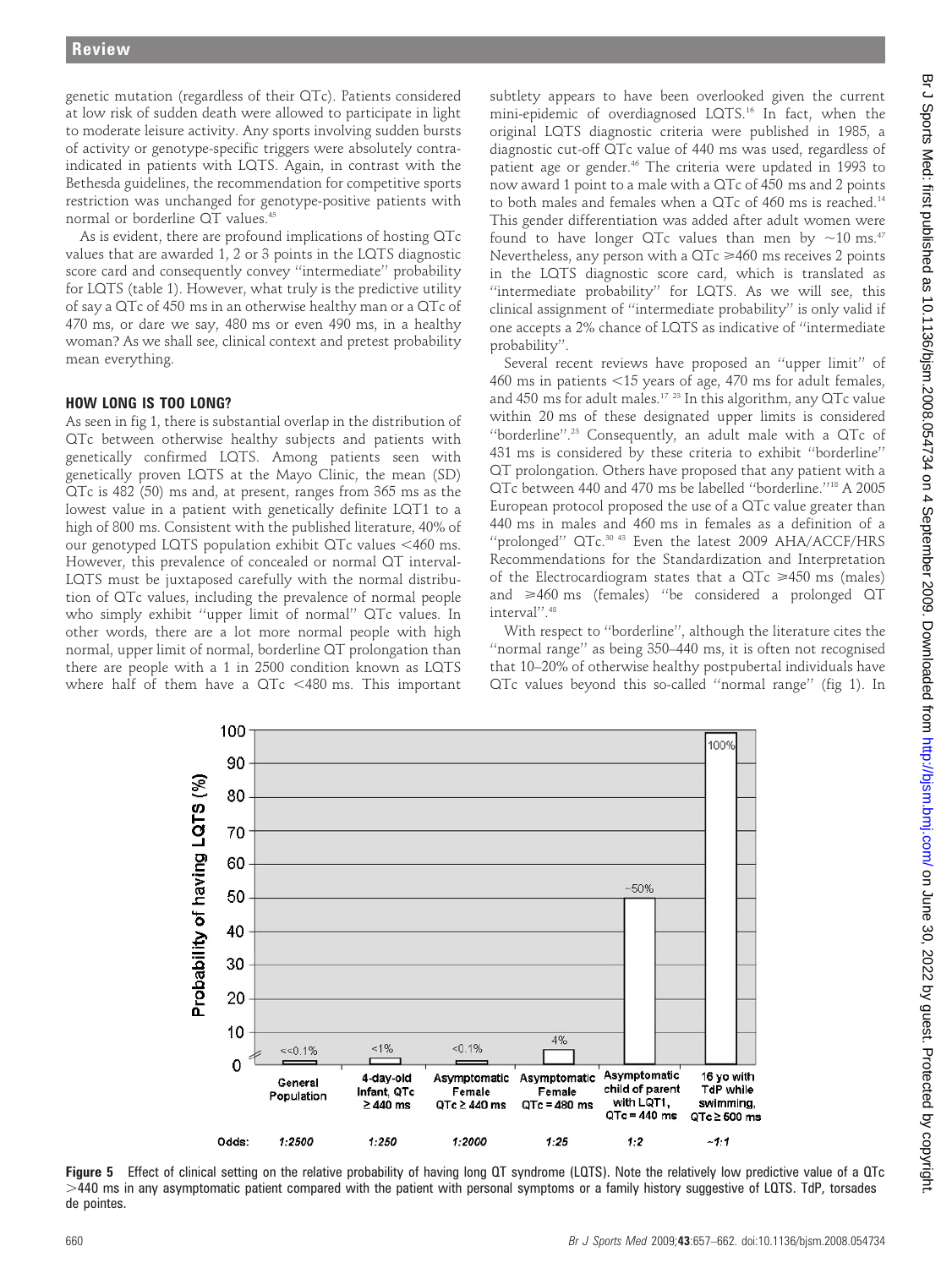# Authors' recommendations

- 1. If an ECG is ordered to ''rule out'' LQTS, the computerderived QTc must be manually verified. If the manually derived QT interval is within 10 ms of the computer's QT interval by either the ''tangential'' or ''avoid-the-tail'' method, one can be confident that the computer knows how to compute the average RR interval, use the heart rate correction formula, and generate an accurate QTc.
- 2. All manually measured QTc values must be interpreted in the context of the patient's personal and family history.
- 3. A ''borderline'' QTc value is not sufficient evidence for a diagnosis of LQTS or even borderline/possible LQTS.
- 4. In a patient with a personal or family history suspicious for LQTS (exercise-induced syncope/seizures for example), further work-up for LQTS including treadmill exercise stress testing and/or epinephrine QT stress testing, and genetic testing should be considered even if the QTc is ''borderline'' or possibly even normal. In other words, the story should drive the depth and aggressiveness of the evaluation not the 12-lead ECG. However, exercise-induced syncope in the context of a  $QTc < 460$  ms is far more likely to stem from catecholaminergic polymorphic ventricular tachycardia than from concealed type 1 LQTS.
- 5. As a potentially lethal, highly treatable condition affecting 1 in 2500 people, LQTS certainly warrants consideration of not only pre-participation athlete screening but also universal screening. From a screening perspective, a QTc value  $\geq$ 470 ms for a 2-4-week-old infant screening programme or a  $QTc \geq 500$  ms in adolescents/adults may represent far more optimal ''penalty box'' screening values with an estimated positive predictive value  $>50\%$ . Such a screen would produce far fewer subsequent evaluations needed to distinguish the true positives from the false positives while capturing the subpopulation of LQTS most at risk of a future LQTS-precipitated cardiac event. Furthermore, subsequent genetic testing of these positively screened index cases would identify their LQTSsusceptibility mutation over 75% of the time, thereby permitting genetic testing of appropriate family members, which would enable a large proportion of the subpopulation of lower risk, normal QT interval/borderline QT interval/ concealed LQTS to be essentially ''back-filled.''

other words, 10–20% of the human population has ''borderline QT prolongation'' per any of the aforementioned definitions, guidelines or cut-offs. As shown in fig 1, 0.5–1% of men and women in the adult human population receive at least 2 points and a clinical diagnostic score indicative of ''intermediate probability'' LQTS.

Figure 5 depicts the critical importance of context in the determination of when ''long is too long''. There would be little debate as to the near-100% pretest probability of LQTS for someone with documented torsades de pointes while swimming and a QTc of 500 ms. On the other hand, there would be tremendous debate as to the probability of LQTS in an asymptomatic, postpubertal female with a QTc of 481 ms. By the LQTS diagnostic score card, 3 points and ''intermediate probability'' would be assigned. By the ESC 2006 position statement, she would be disqualified from all sports regardless of symptomatic state. However, if such a QTc value represents the 99–99.5th centile among women, this stand-alone value

# What is already known on this topic

- $\triangleright$  Long QT syndrome (LQTS) is a potentially lethal yet highly treatable genetic heart rhythm disorder (''cardiac channelopathy'') that affects an estimated 1 in 2500 people.
- $\blacktriangleright$  Investigators have searched for simple non-invasive methods to aid in the diagnostic elucidation and risk stratification of patients with suspected LQTS.
- $\triangleright$  Despite significant advances in our understanding of its pathogenic underpinnings, genotype–phenotype relationships and therapeutic strategies, LQTS still remains both underdiagnosed and overdiagnosed.

### What this study adds

- $\triangleright$  Whereas many authors have attempted to pick a specific "cutoff'' QTc value for athletic disqualification and risk stratification, this study emphasises that all QTc measurements should be interpreted in the context of the patient's personal and family history.
- $\triangleright$  More importantly, the age-dependent and sex-dependent normal distribution of this particular index of repolarisation (QTc) in both health and disease must be kept in sharp focus.

confers a positive predictive value for LQTS of  $<5\%$ . If such a QTc cut-off value (480 ms) were adopted as part of a universal screen for females (470 ms for males), 20–25 people could be prematurely and incorrectly diagnosed with LQTS for every single person where this screening ECG exposed LQTS in an otherwise asymptomatic host. Again, everything is context dependent, as these same cut-off values applied to universal screening of infants instead of postpubertal adults might have positive predictive values approaching 50%.<sup>49 50</sup>

Now consider the 440 ms threshold that is still held in some circles as worthy of receiving ''borderline QT prolongation'', which unfortunately is almost always incorrectly and quickly translated as ''borderline LQTS''. As shown in figs 1 and 5, this value is achieved or exceeded by 2.5% of 4-day-old infants<sup>51</sup> and by 10–20% of postpubertal adults. Accordingly, an adult woman with no personal or family history suggestive of LQTS has  $< 0.1\%$  probability of LQTS simply because her screening ECG registered a QTc of 443 ms. In sharp contrast, an equally asymptomatic teenage athlete with the same QTc who is the offspring of a mother with A341V-KCNQ1-mediated LQT1 has a 50% chance (not  $< 0.1$ % chance) of inheriting her mother's LQT1-susceptibility mutation and may have LQTS.

### CONCLUSIONS

Primary care physicians and cardiologists are often confronted with patients who exhibit ''upper limit of normal'' or ''borderline QT prolongation'' and then give the diagnosis of ''possible/ borderline'' LQTS. The extreme overlap in this index of cardiac repolarisation between patients with genetically established LQTS and otherwise healthy subjects emphasises the critical importance of considering the whole clinical picture and the various diagnostic modalities besides the 12-lead ECG to distinguish the person who has a highly treatable, potentially life-threatening condition known as LQTS from the one whose QTc is just ''borderline'' just because.